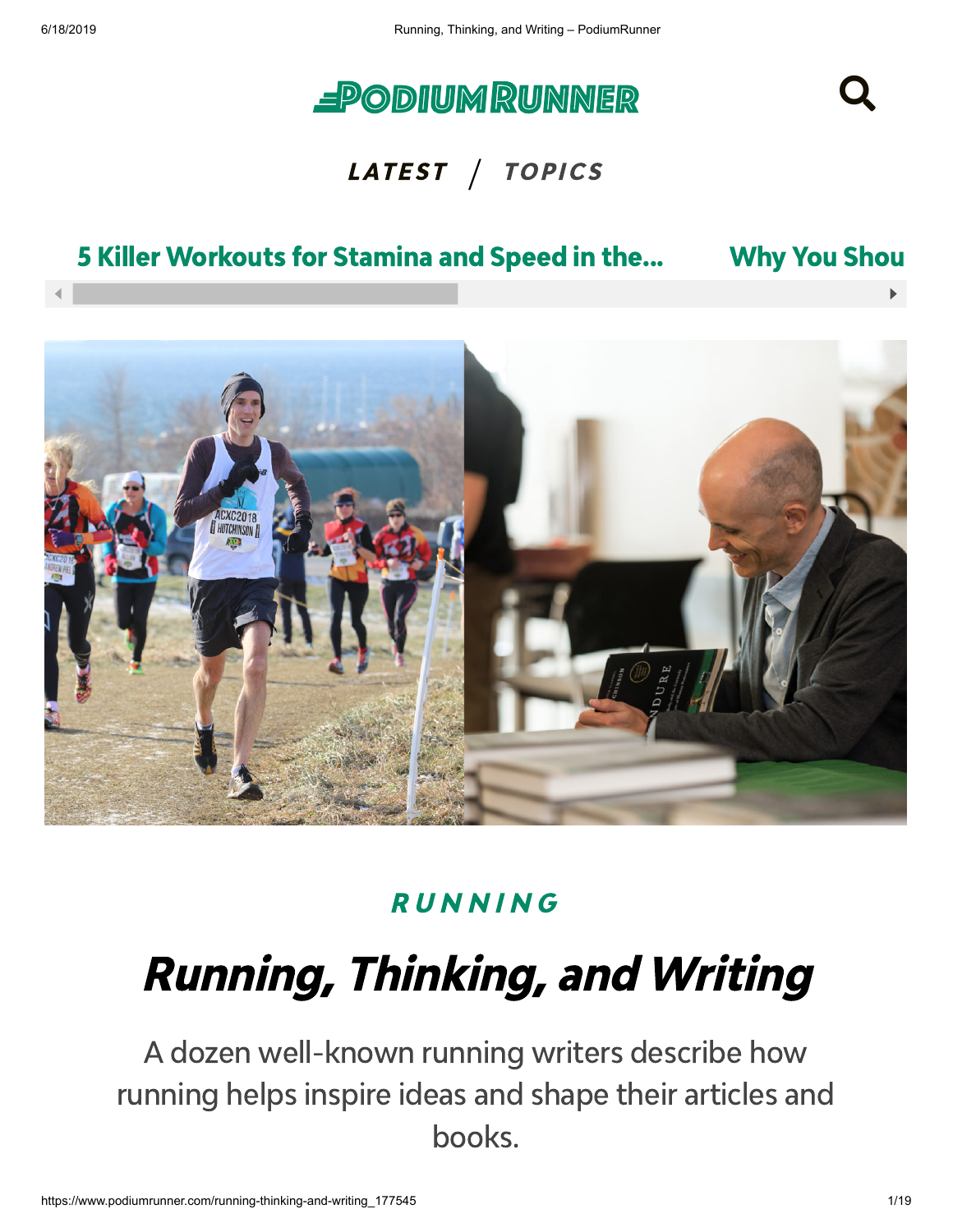June 11, 2019

In a *New York Times* [essay](https://www.nytimes.com/2019/03/20/well/move/on-wintry-runs-finding-a-room-of-my-own.html) last March, Maine-based writer Caitlin Shetterly described her joy in gritty, cold winter runs and the way these runs often spark creative thoughts. "On a run, ideas will bubble up," she wrote. "Like little ice floes in warming waters, they'll drift unencumbered until I can see them gleaming in the sun."

Just one problem: Shetterly often forgets her ideas as fast as they appear.To retain them, she must memorize lists of related words while still running, and write them down quickly once she's back at home.

Amby Burfort<br>In a *New York Times* essay last March, Maine-based<br>witer Caitlin Shetterly described her joy in gritty, cold<br>winter runs and the way these runs often spark creative<br>thoughts. "On a run, ideas will bubble up, In the essay's "Comments" section, veteran running [writer, book author and fellow Maine resident Scott](https://www.amazon.com/Scott-Douglas/e/B001IGT2D6) Douglas explained how he deals with the same situation. When a good idea strikes Douglas mid-run, he moves his wedding ring to his right hand, and repeats the creative thought several times. At home, he notes the misplaced ring and recalls the brainstorm.

Running and creativity have been linked before. In a 1999 ["Writers On Writing" essay](https://www.nytimes.com/1999/07/19/arts/to-invigorate-literary-mind-start-moving-literary-feet.html) for the *New York Times*, Joyce Carol Oates noted: "Running! If there's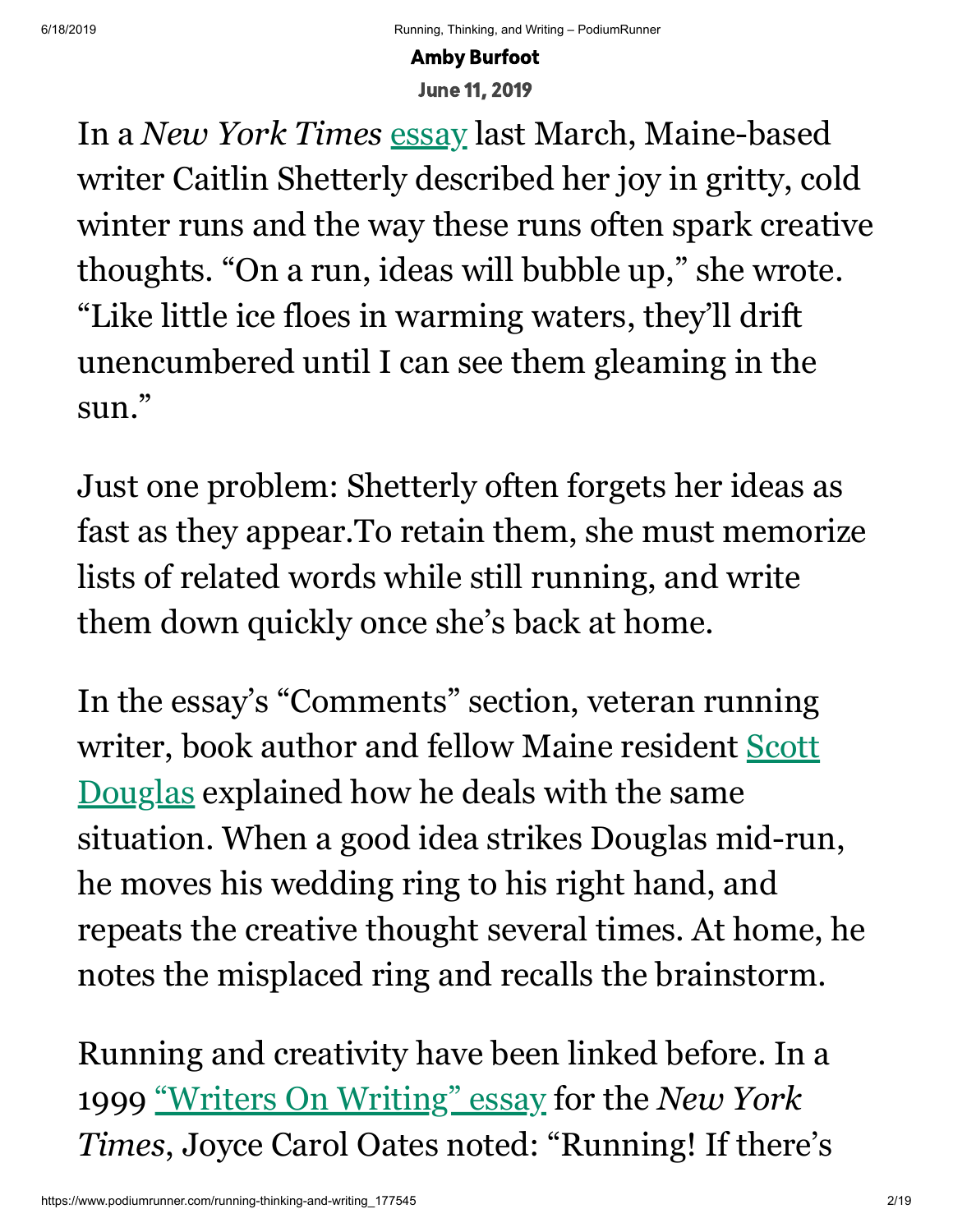any activity happier, more exhilarating, more nourishing to the imagination, I can't think what it might be. In running the mind flies with the body; the mysterious efflorescence of language seems to pulse in the brain, in rhythm with our feet and the swinging of our arms."

Whoa. That sounds like a runner and writer on … endorphins. Maybe that's why many running writers acknowledge the memory problem. "I'm often asked what I think about as I run," notes Haruki Murakami in *[What I Talk About When I Talk About Running](https://www.amazon.com/What-Talk-About-When-Running/dp/0307269191/ref=tmm_hrd_swatch_0)*."I don't have a clue." Apparently his thoughts prove too fleeting.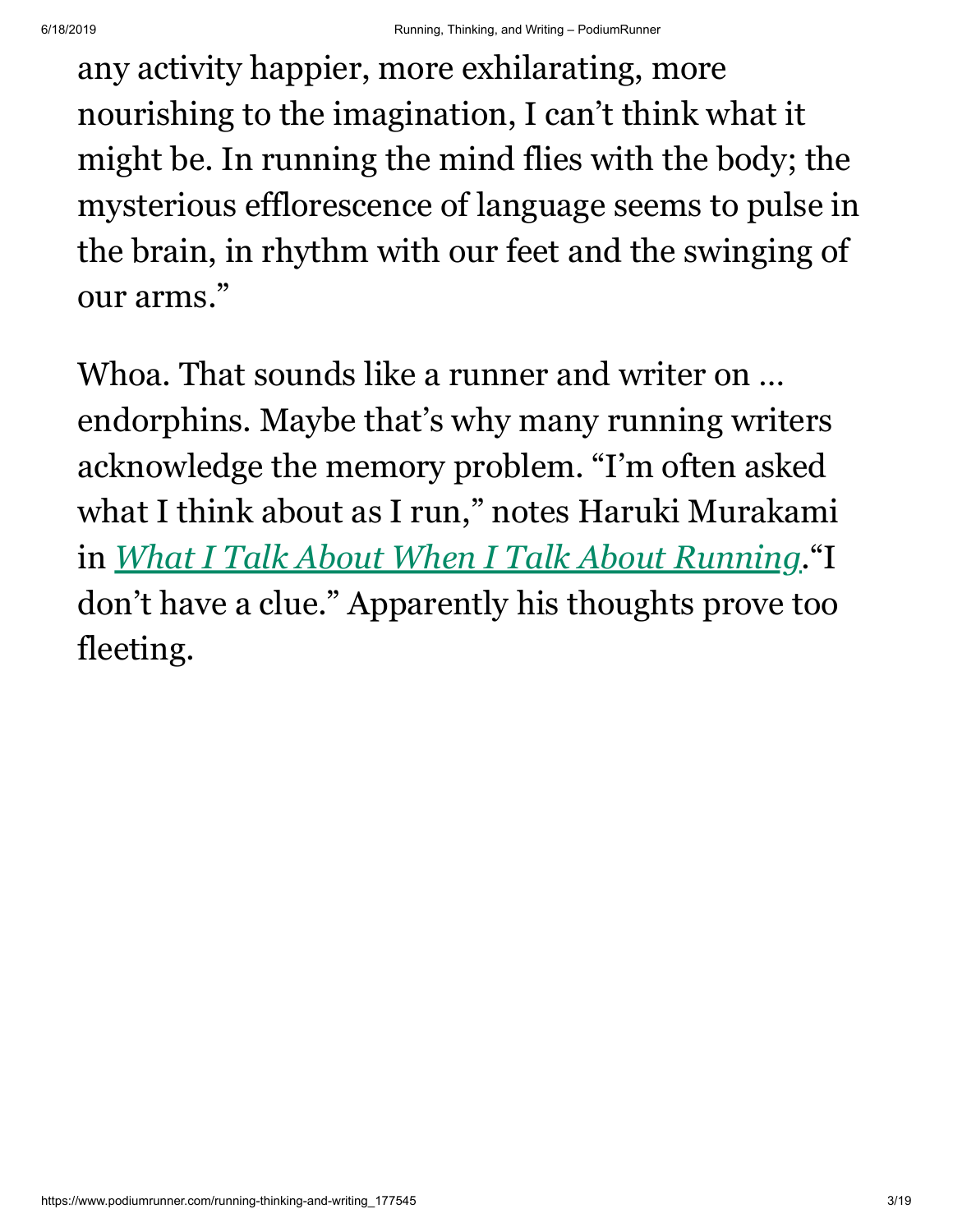

Roger Robinson / photo: 101 Degrees West

Given these varied reports on running and writing, I recently decided to dive a bit deeper. I contacted 12 well-known runners and writers. Only one, Roger Robinson, author of *[When Running Made History,](https://www.amazon.com/When-Running-History-Sports-Entertainment/dp/0815635788/ref=tmm_hrd_swatch_0)* claimed not to have creative thoughts on the run. "Mostly I put the writing aside, go for my run, and then come back to the writing," he says. "Sorry. No big ideas."

The others provided a mix of responses on creativity, forgetting/remembering, and how running improves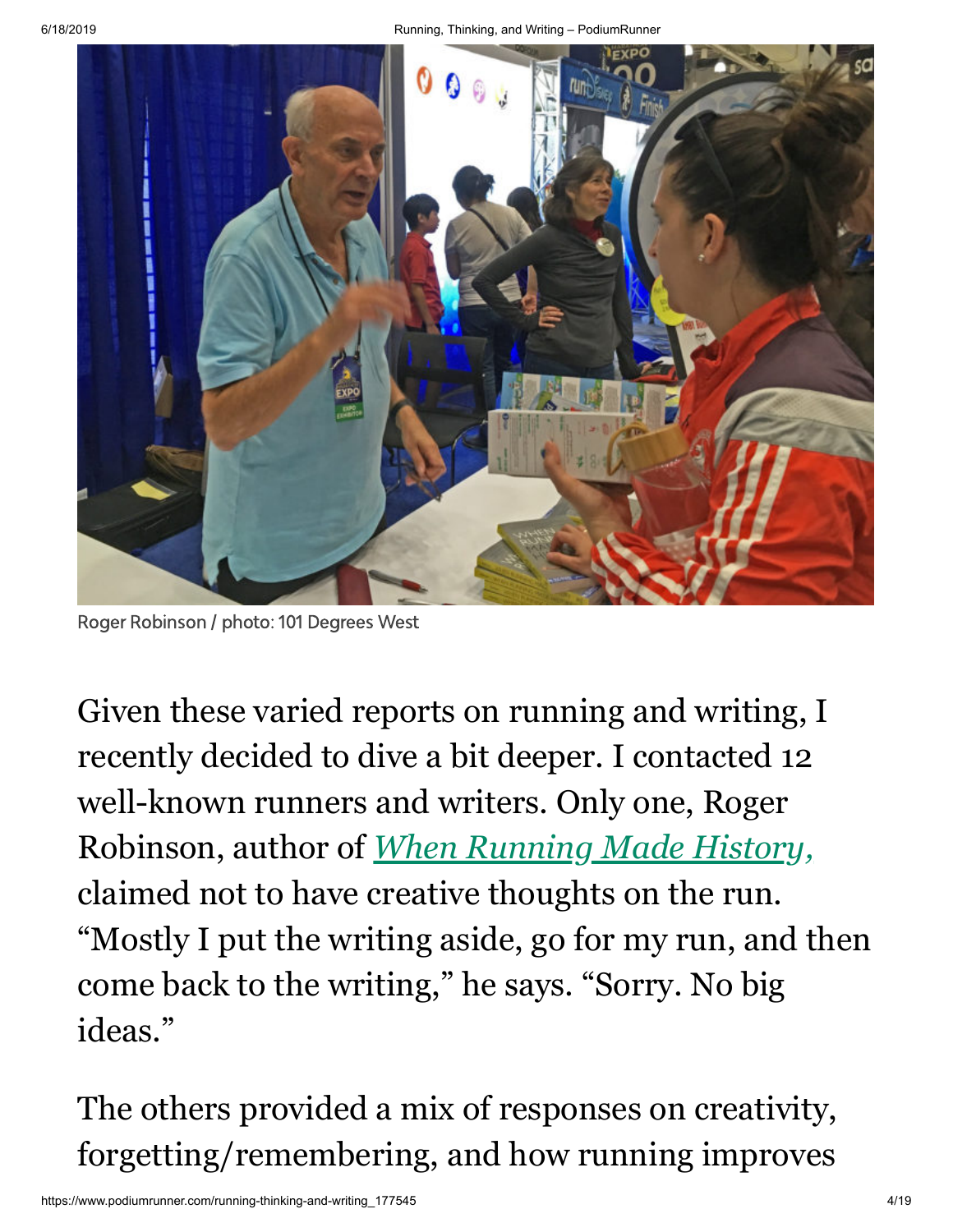their writing. Below, I've grouped their answers below my several key questions:

## Do you have creative or breakthrough writing ideas while you are running?

**Christie Aschwanden,** lead science writer [FiveThirtyEight.com](https://fivethirtyeight.com/) and author, *[Good To Go:](https://www.amazon.com/Good-Go-Athlete-Strange-Recovery/dp/039325433X/ref=sr_1_1)* "If I couldn't run (or ski or bike or walk), I'd never be able to write. It's when I get my best ideas, and also when I work out things I'm writing about."

**David Epstein,** author, most recently of *[Range:](https://www.amazon.com/Range-Generalists-Triumph-Specialized-World/dp/0735214484/ref=sr_1_1)* "If I'm flummoxed by a structural writing problem, I've definitely gained some clarity during a run. Some new approach will just pop into my head. It's like it was marinating, and then running catalyzes a reaction."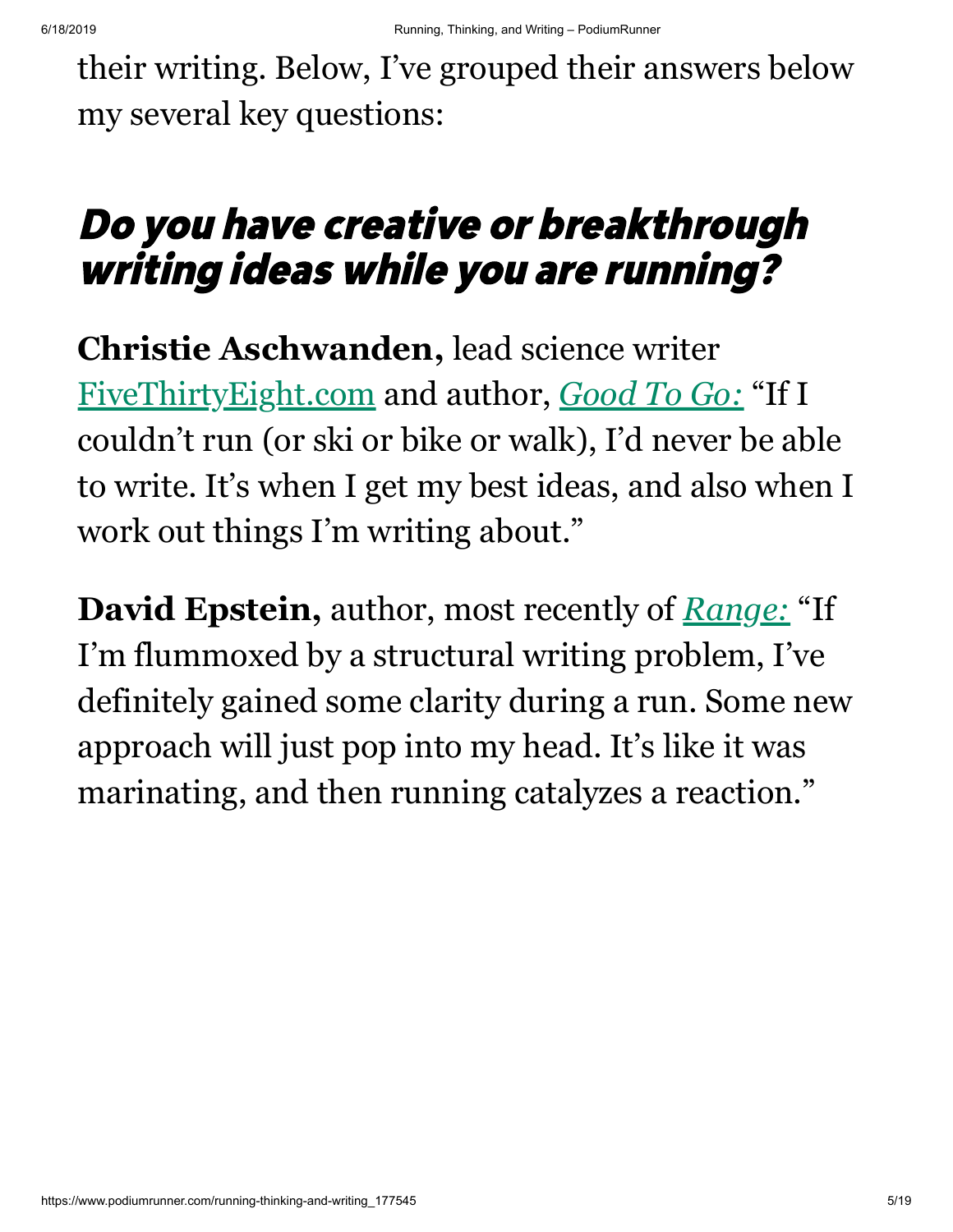

photo: courtesy Alex Hutchinson

**Alex Hutchinson,** "Sweat Science" columnist at [OutsideOnline.com](https://www.outsideonline.com/2247381/sweat-science-manifesto) and author, *[Endure:](https://www.amazon.com/Endure-Curiously-Elastic-Limits-Performance/dp/0062499866/ref=tmm_hrd_swatch_0)* "I often head out for a run to tackle a particular writing challenge, but I almost never come back with the solution, because I simply can't prevent my thoughts from wandering. But sometimes I come back with solutions to other problems I wasn't meaning to tackle."

**Deena Kastor,** Olympic Marathon medalist and author, *[Let Your Mind Run:](https://www.amazon.com/Let-Your-Mind-Run-Thinking/dp/1524760757/ref=tmm_hrd_swatch_0)* "I do have creative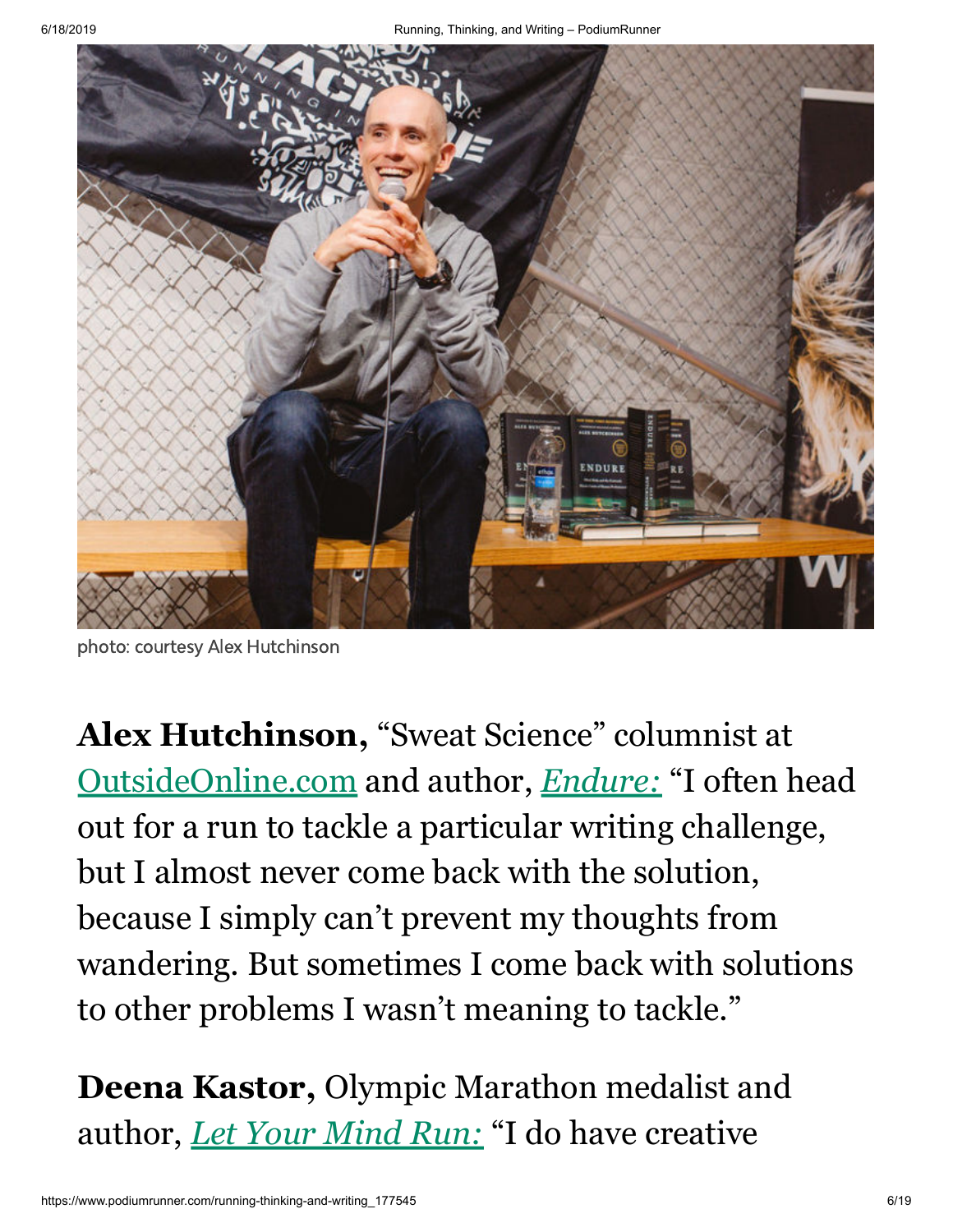thoughts when running easy, but not during hard workouts. On those, I am focused on pushing myself harder, so creative thoughts go out the window."

#### **Steve Magness,** college coach,

[ScienceOfRuninng.com](https://www.scienceofrunning.com/?v=7516fd43adaa) blogger and author, most recently, of *[The Passion Paradox:](https://www.amazon.com/Passion-Paradox-Discovering-Benefits-Unbalanced/dp/1635653436/ref=tmm_hrd_swatch_0?)* "Absolutely. For every book I've written, running became my go-to activity whenever I found myself stuck on the page. That became a signal that I needed to go for a run, and inevitably I'd work things out on the run."

**Chris McDougall,** author, *[Born to Run:](https://www.amazon.com/Born-Run-Hidden-Superathletes-Greatest/dp/0307266303/ref=tmm_hrd_swatch_0)* "If I weren't running, or at least busting outside every day to do something, I'd never have written anything. There's something about the physical distress that yanks your mind away from your work, and forces you to pay attention to nothing but your body. What happens next I can't explain, but somehow the juice gets turned back on, and the ideas start flowing again."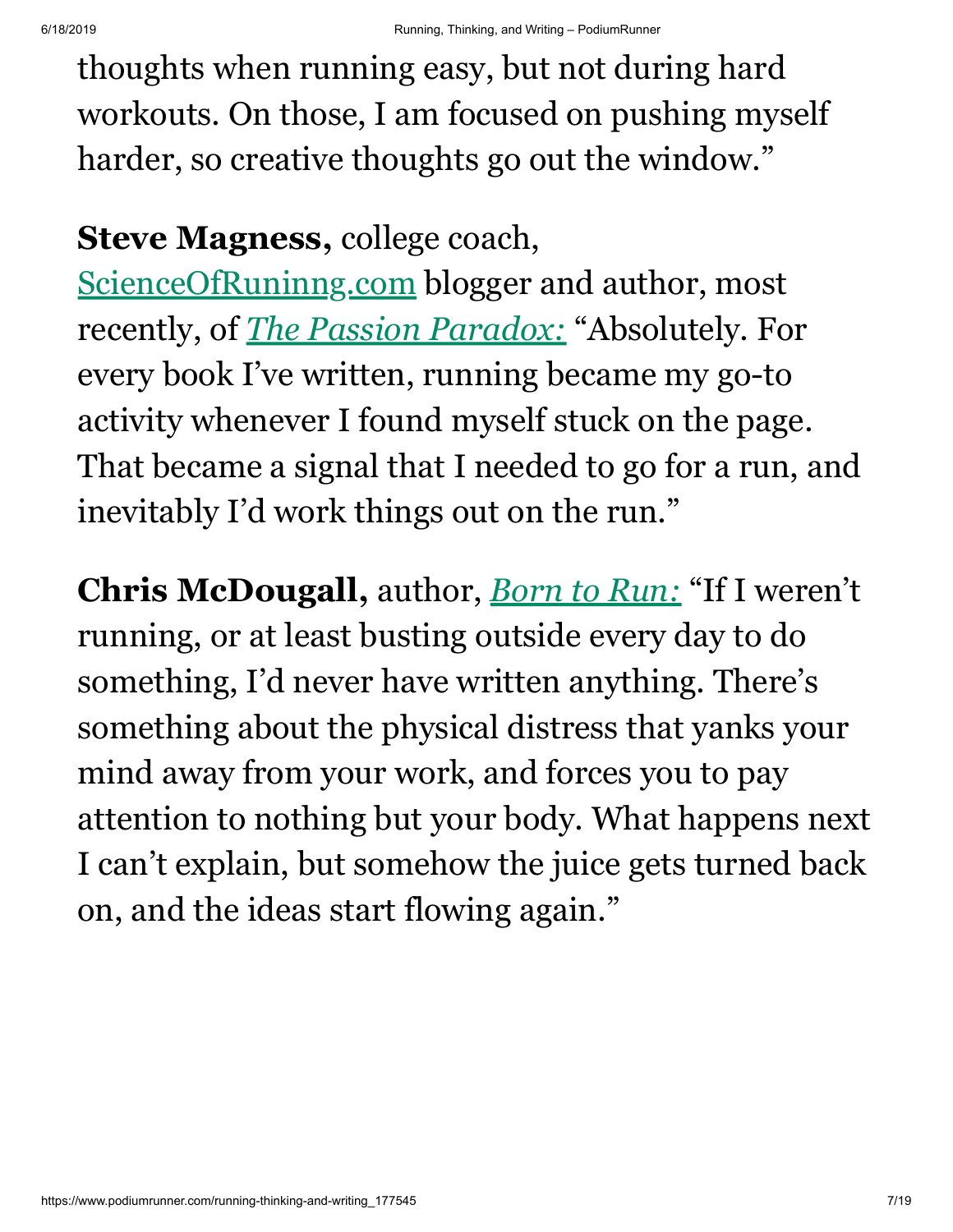

photo: courtesy Jen Miller

**Jen Miller,** New York Times running columnist, and author, *[Running: A Love Story:](https://www.amazon.com/Running-Story-Years-Marathons-Life-Changing/dp/1580056105/ref=tmm_pap_swatch_0) "*Yes, of course. This happens whenever I'm doing something monotonous walking the dog, taking a shower, or running."

**Alexi Pappas,** Olympic runner and writer/filmmaker of *[TrackTown](https://tracktownmovie.com/)* and, most recently, *Olympic Dreams:* ["Basically, I allow myself to obsess](https://www.imdb.com/title/tt8964214/externalreviews) over ideas and characters while I am running, because… it's a great time/place to obsess and invent. My most recent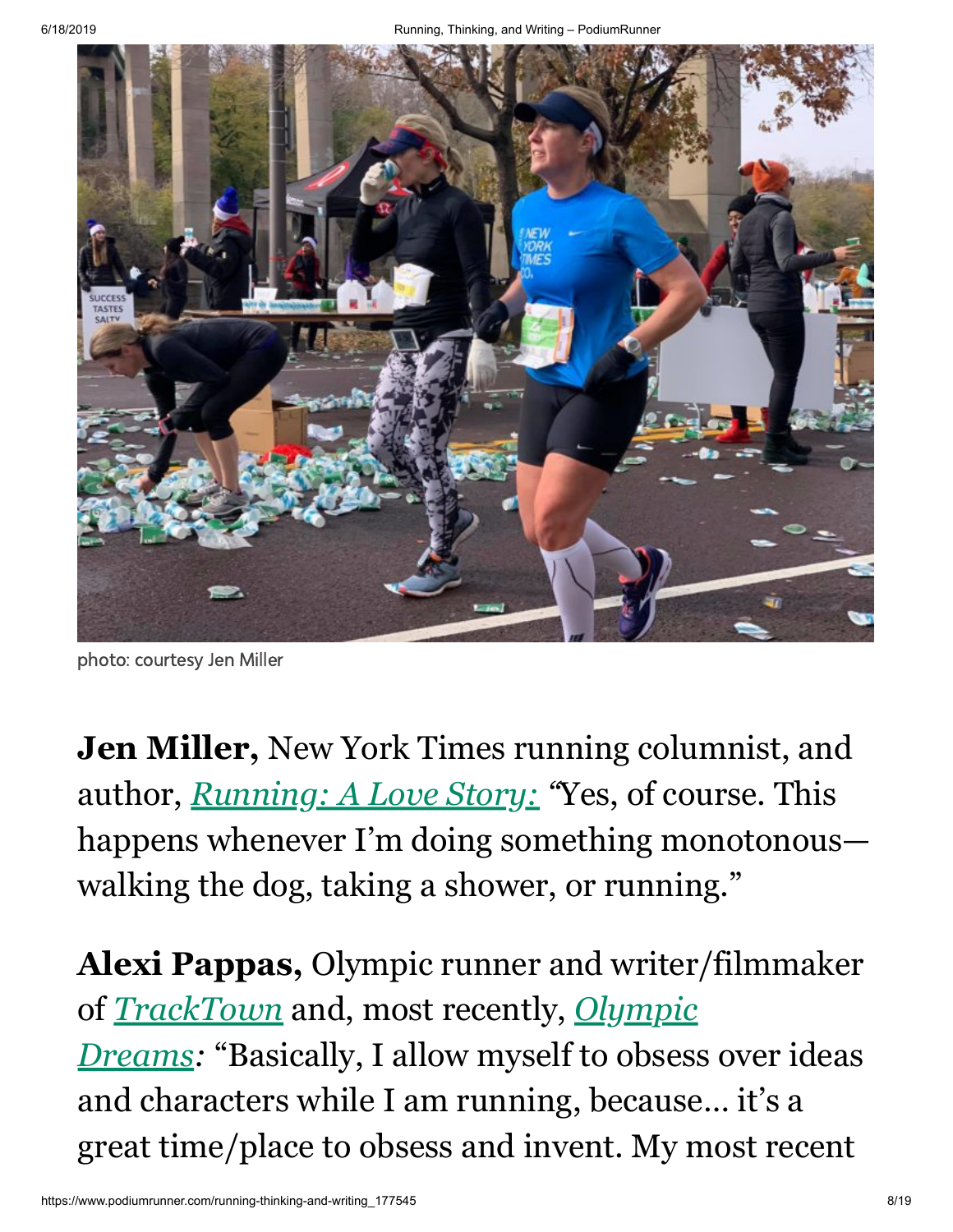experience with creativity while training was when I thought of the hero/main character for my next movie while on a drive to go train. I used the duration of my training to flesh out this character until she felt more and more real: Where does she live? What does she eat? What does her day look like? I even became the character in my head and she helped me get through the workout—her intensity was my intensity."

**Brad Stulberg,** author (with Magness) of *Peak Performance* [and The Passion Paradox: "I'm less](https://www.amazon.com/Peak-Performance-Elevate-Burnout-Science/dp/162336793X/ref=sr_1_1) likely to solve any specific problem on a run that I had in mind beforehand or that I was *trying* to solve than I am to have a breakthrough thought like: Here's a great title for my essay; or holy shit, Here's a neat new topic worth exploring. This is something Steve and I learned from our work on Peak Performance. When you run, increased blood flow to the brain + mind released from effort-full thinking = perfect condition for creative mind activity."

**Kathrine Switzer,** marathon pioneer and author, *[Marathon Woman:](https://www.amazon.com/Marathon-Woman-Running-Revolutionize-Womens-ebook/dp/B01K3WN8HG/ref=tmm_kin_swatch_0)* "I couldn't possibly write or come up with ideas if I didn't run. It's my font of inspiration; it turns on the tap of ideas. I find it one of the best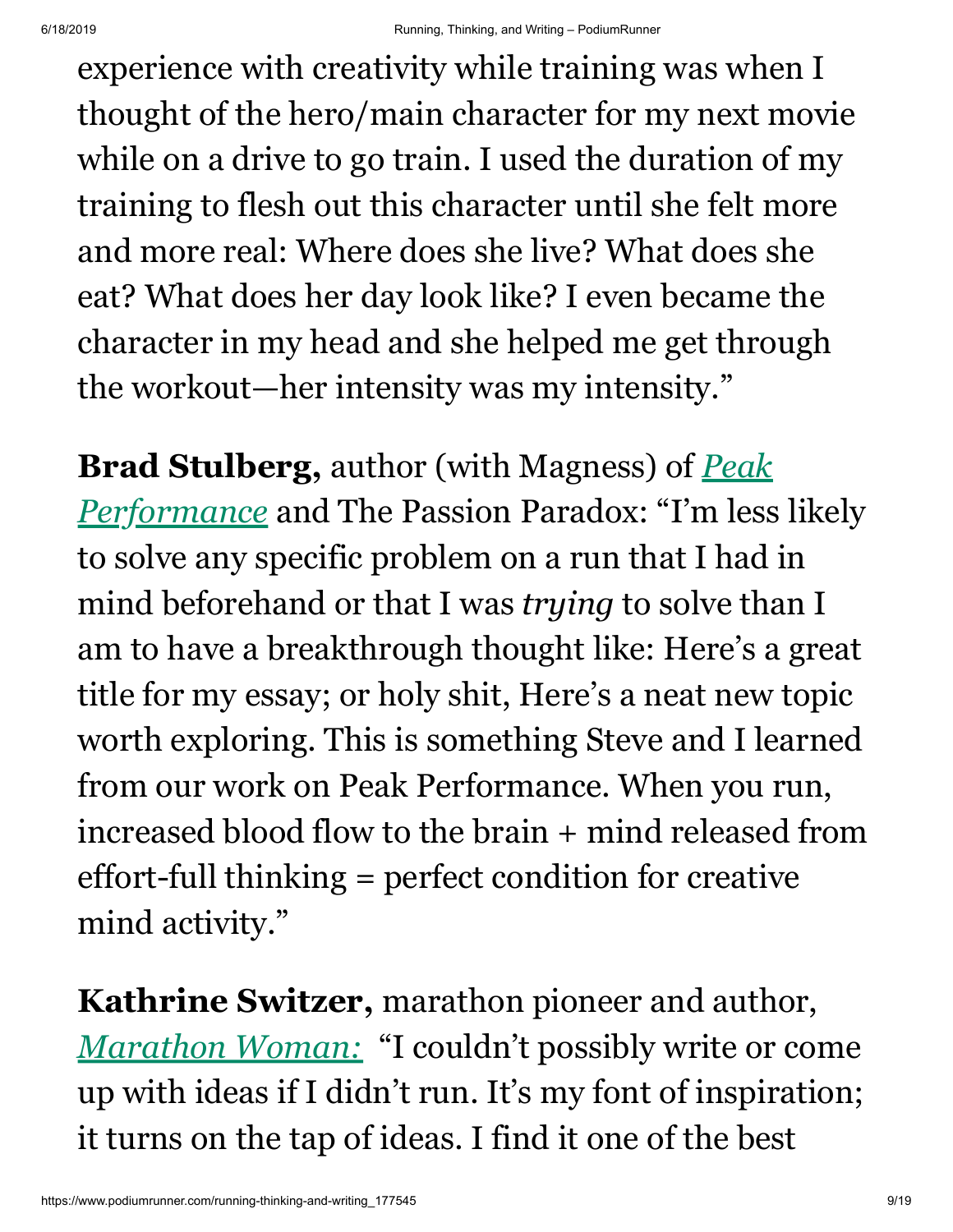aspects of running, and always fascinating. Sometimes the ideas are 'cleansing' and quite startling, like dreams are."

**Nicholas Thompson,** editor in chief Wired magazine and author, *[The Hawk And The Dove:](https://www.amazon.com/Hawk-Dove-George-Kennan-History/dp/0805081429/ref=sr_1_1)* "One hundred percent. Absolutely. Often I will concentrate on a particularly hard problem when I go out for a run, and then I'll figure out something as I go along. Other times, my mind will just be drifting, and I'll come up with something useful."

## Do you have trouble remembering your creative ideas after you have finished your workout? If so, any strategies?

**Aschwanden:** "I don't use a special trick to remember. If the ideas are any good, I'll remember them. At times I'll repeat the thing to myself a few times as I run to make sure I've instilled it."

**Epstein:** "I have a ton of trouble remembering the ideas I come up with while running. Sometimes I'll tell myself, 'I must remember this,' and then five minutes later it's *totally* gone. So I've taken to doing my own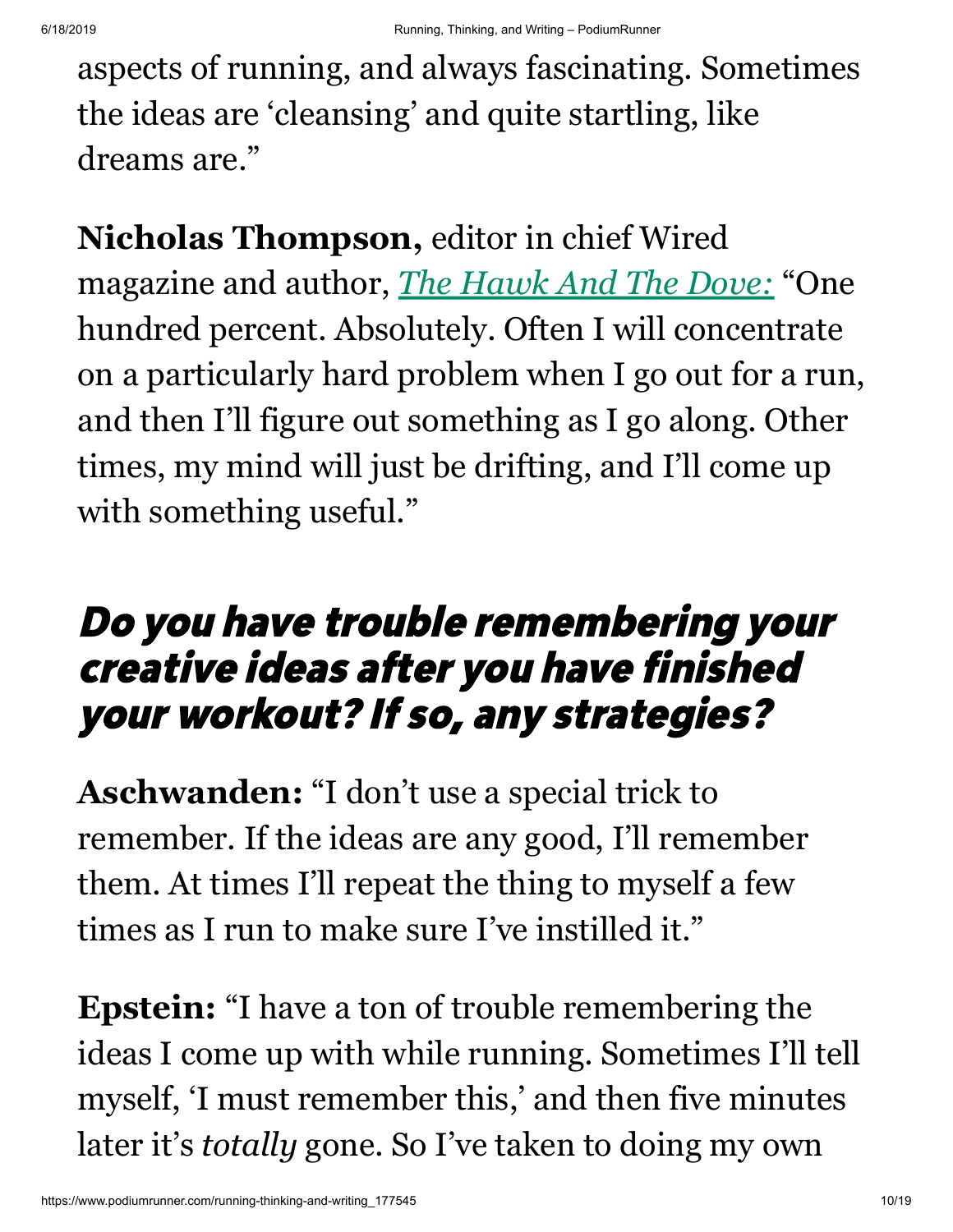modified version of a memory palace where I make a little story that contains the cues that will remind me. Occasionally I've made notes in my phone's memo app."

**Magness:** "Yes, I forget them. This is the biggest problem I have with running as a path to insight. I don't carry a phone or pen with me, and I don't have a perfect solution. I often forget my big 'breakthrough' and spend hours trying to remember the insight. I try to retain thoughts by repeating them over and over in my head, and tying them to a landmark on the run. For example, if I get an idea while crossing a bridge at mile 4, I'll incorporate that fact into what I'm trying to remember."

**McDougall:** "I don't want to screw things up by stopping to write notes. I just let it flow and try to visualize the big ideas as movie scenes in my mind. It's not the words or phrases that matter. You just need to retain the Big Picture, and that's easier to retain as an image rather than some syntactical word sequence."

**Miller:** "Sometimes, I'll forget. I try to remember by repeating the thought over and over in my head. Or I'll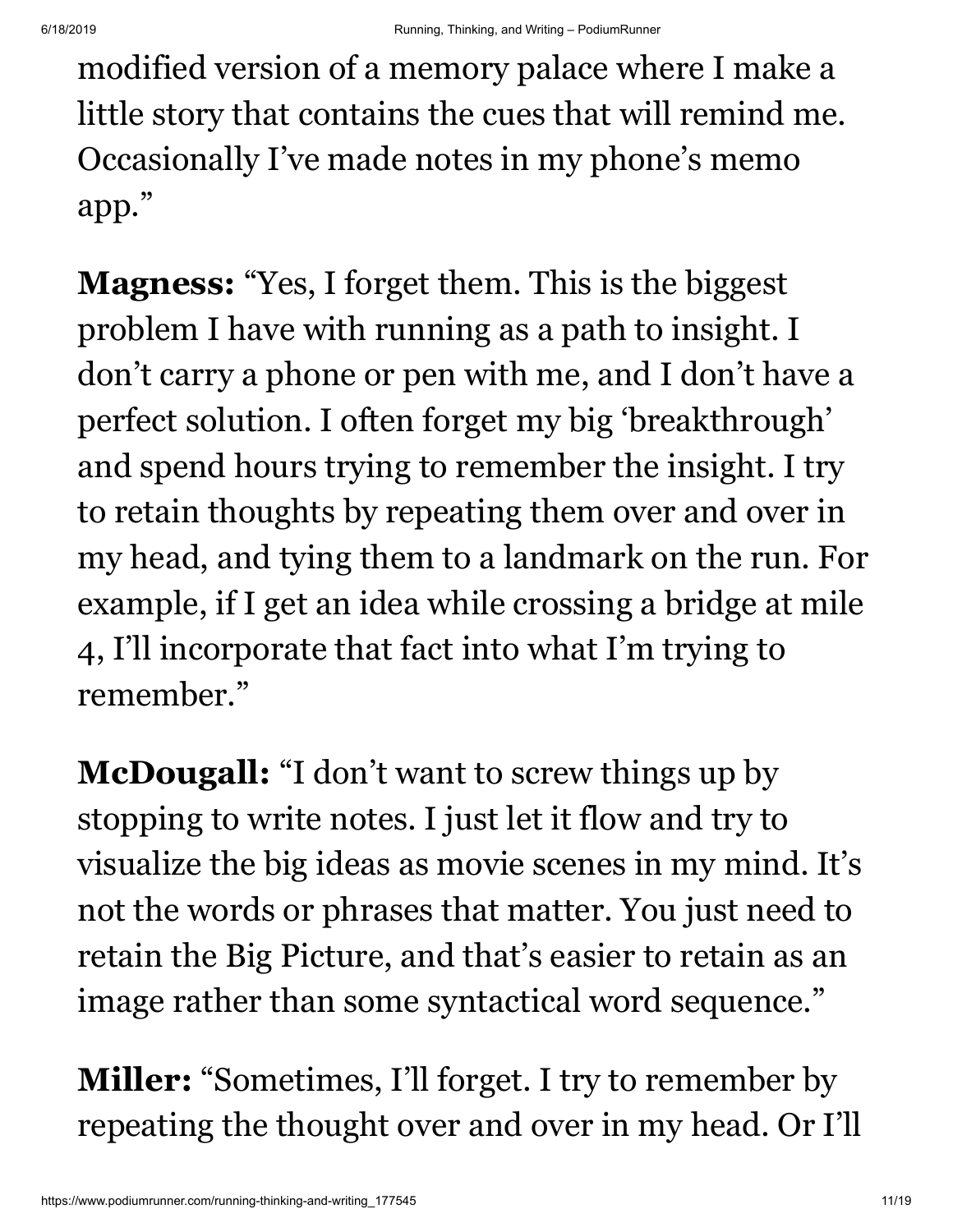### type a note into my phone."

### **Pappas:** "I will stop and type in my phone if I have an idea that needs to be actually remembered."



Kathrine Switzer running in Wellington, New Zealand / photo: Hagen Hopkins.

**Switzer:** "They are absolutely very difficult to remember. I choose three of the most important ideas, and repeat them like a mantra. I'll forget others, but can generally hold onto three. I do have to write them down as soon as I get home. If I shower or even stretch first, they're gone."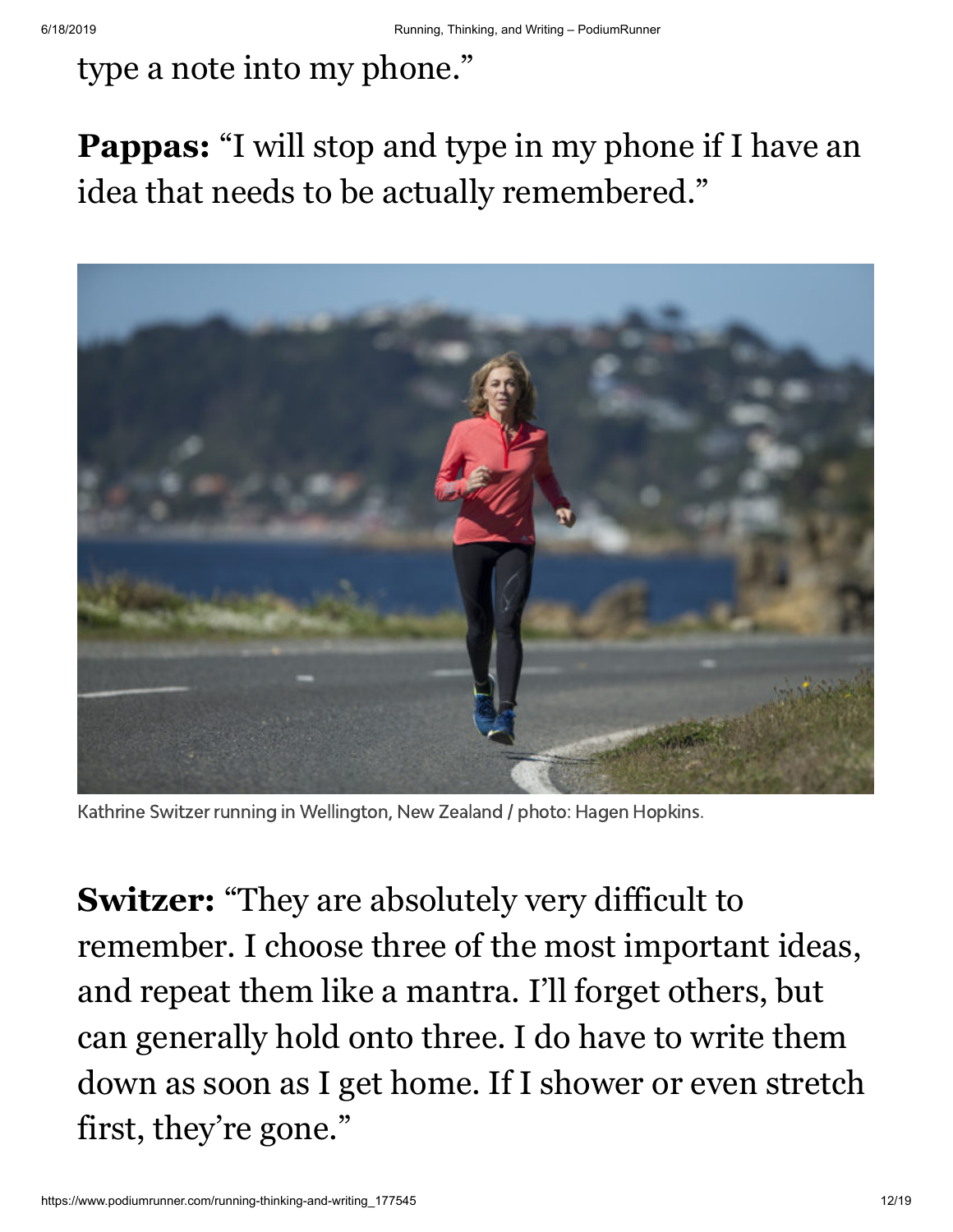**Thompson:** "Yes! I do forget. But if I remember something genuinely useful, I will jot it down in Evernote at my desk after the run."

## How do your on-the-run ideas hold up in the harsh reality of post-run scrutiny and actual composition?

**Aschwanden:** "The ideas that come to me while I'm running almost always hold up well. I get my best ledes and kickers when I'm outside moving."

**Hutchinson:** "If I get away from a writing problem and more or less free associate for an hour while running, I often find it easier to figure out the problem when I get back. I'm not sure if I've made subconscious progress while running, or whether I'm just primed to do some good thinking when I get back."

**Magness:** "It's a mixed bag. Sometimes the ideas vanish or simply weren't quite as brilliant as I first thought."

**McDougall:** "I'm at the point in my writing life where I can look back and realize I've done all my best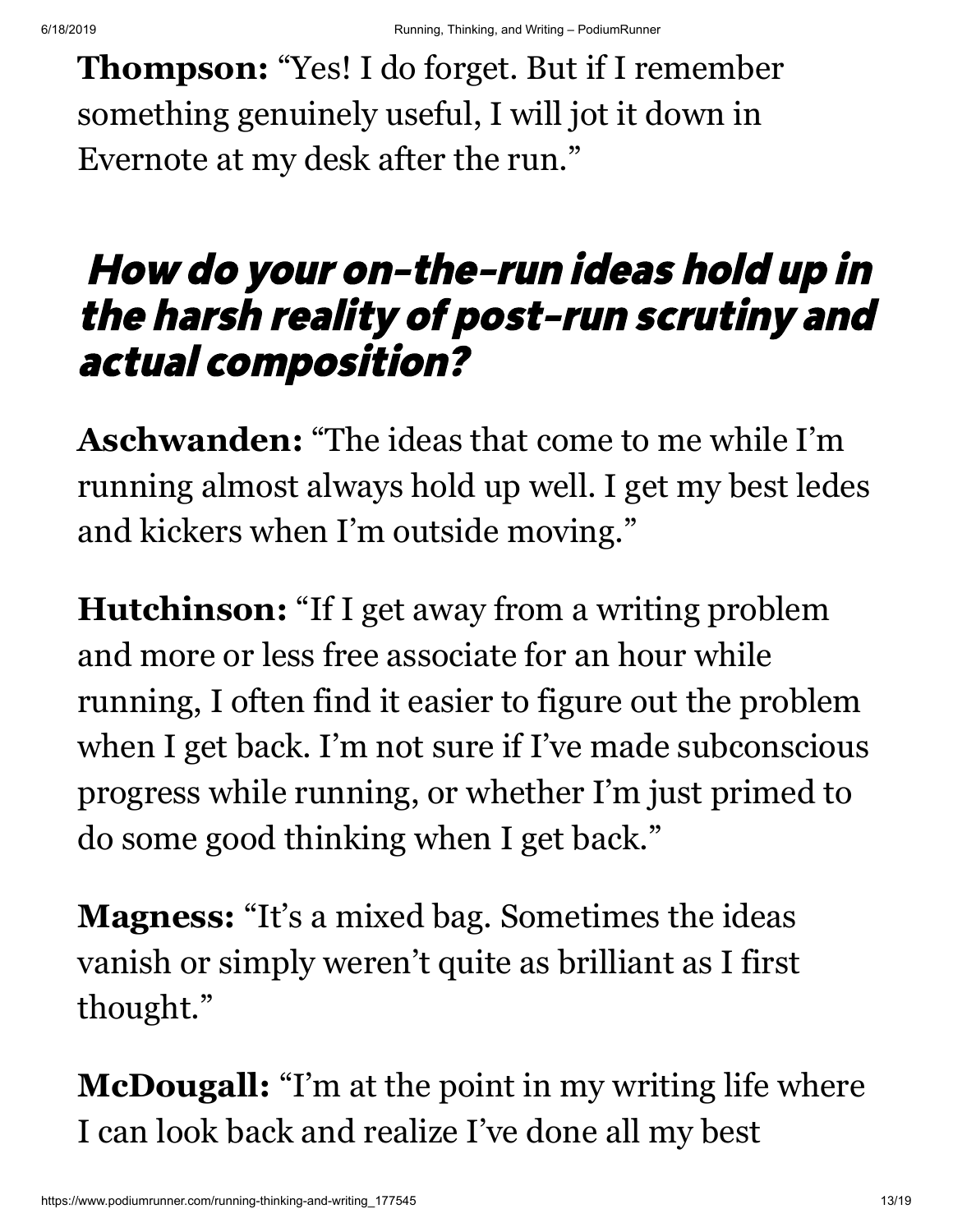thinking with my feet. When I was a hard news reporter, I got nothing done in the office. However, if I was sprung out the door on assignment, my brain woke up, and the ideas began to crackle. Pretty much as a rule, that's my routine today. I sketch out some ideas and as soon as I feel stale or restless, I surrender to the playtime urge, and head outside for recess—usually a run."

**Miller:** "They hold up about 50 percent of the time. Sometimes I go straight to the computer and write something that winds up in print just that way. Other times, the writing's not great, but at least I still have an idea I can maybe work on later."

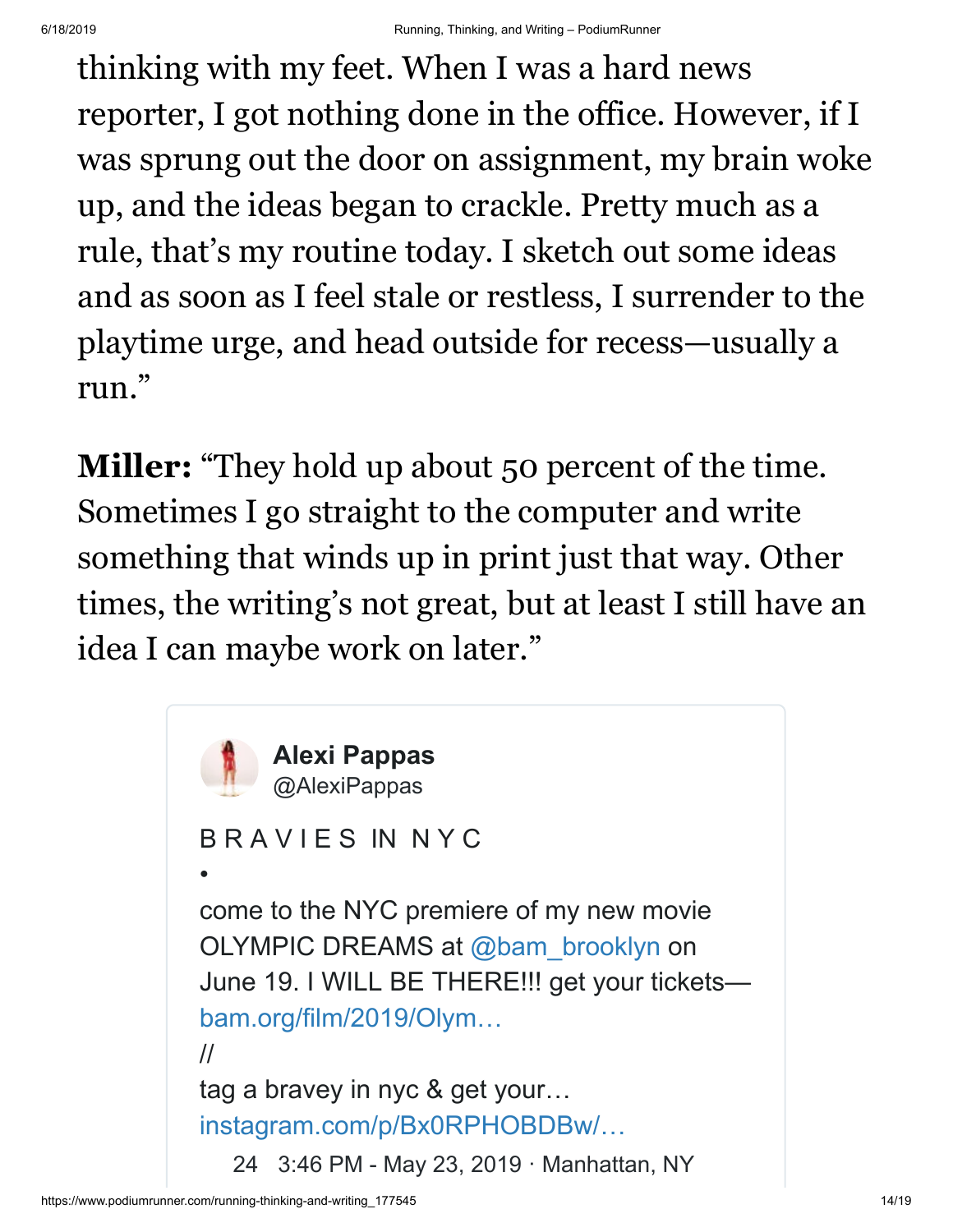

**Pappas:** "We are now developing this new movie/character idea, so you can see that this brainstorm initiated something very real."

## Can you give <sup>a</sup> specific example of an onthe-run idea you used in your writing?

**Magness:** "While writing *The Passion Paradox,* I was struggling with how to get across the contrasting ideas of passion and balance. I was about to give up, but decided to go out on a run. During that run, I recalled a speech my high school coach had given 16 years earlier.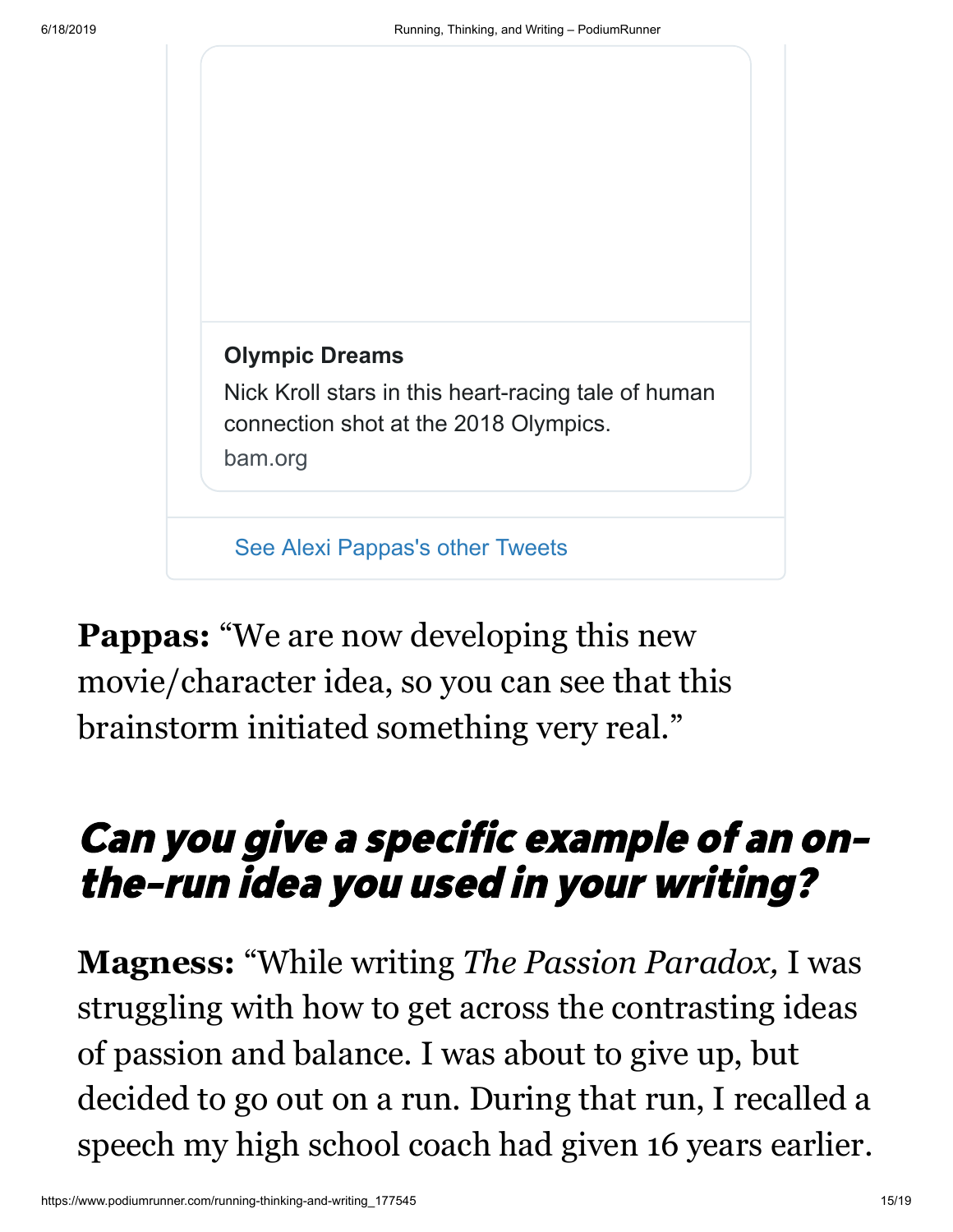It just popped into my head, clear as day. He explained that, if we wanted to be great, we'd have to focus on just two or three areas. The memory gave me the story I needed to connect passion and balance."

**Miller:** "While I was writing *Running: Love Story,* I came up with some very specific descriptions of the sky on a run. I'm not sure why the sky. But, hey, I'll take it."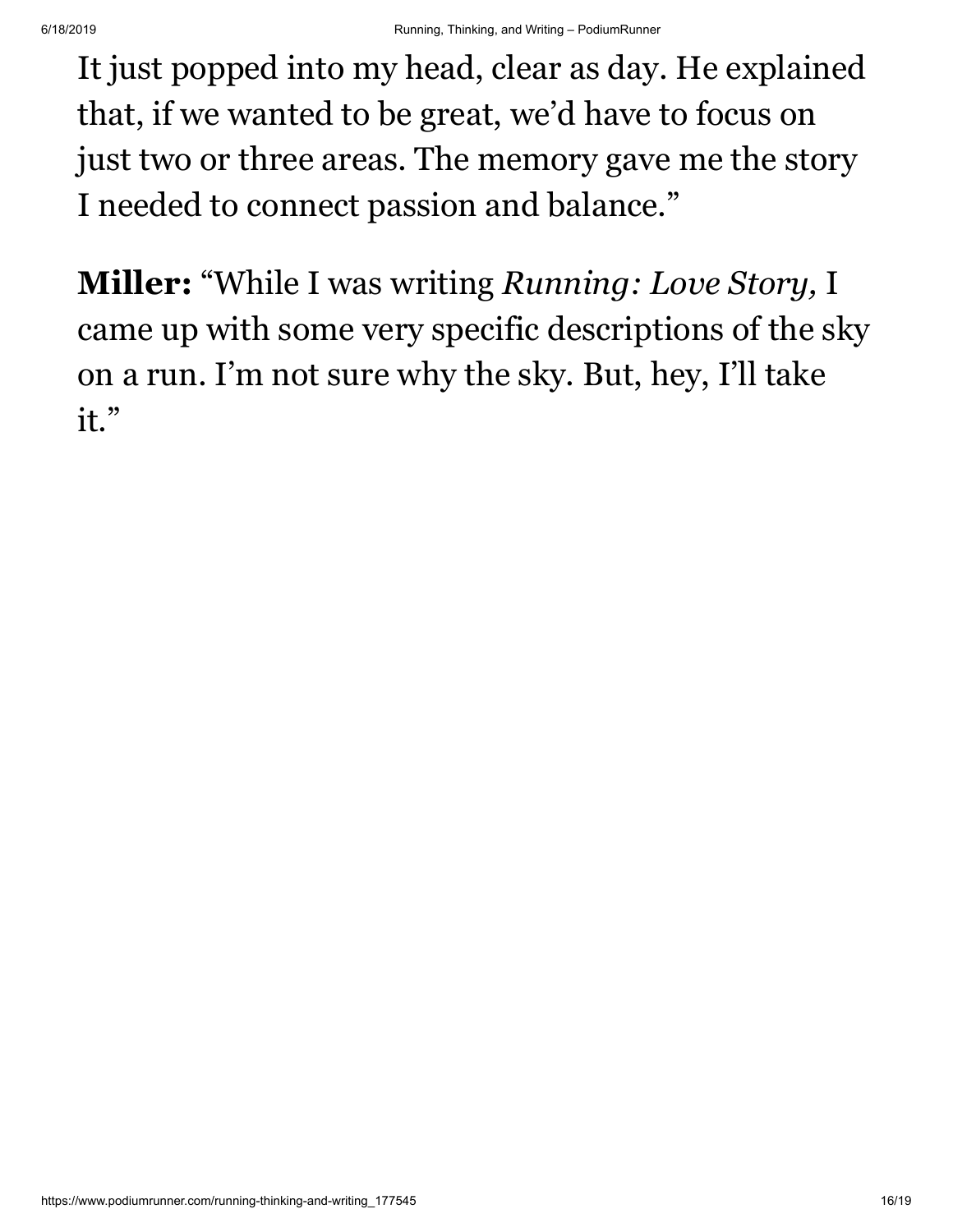

photo: courtesy Kathrine Switzer